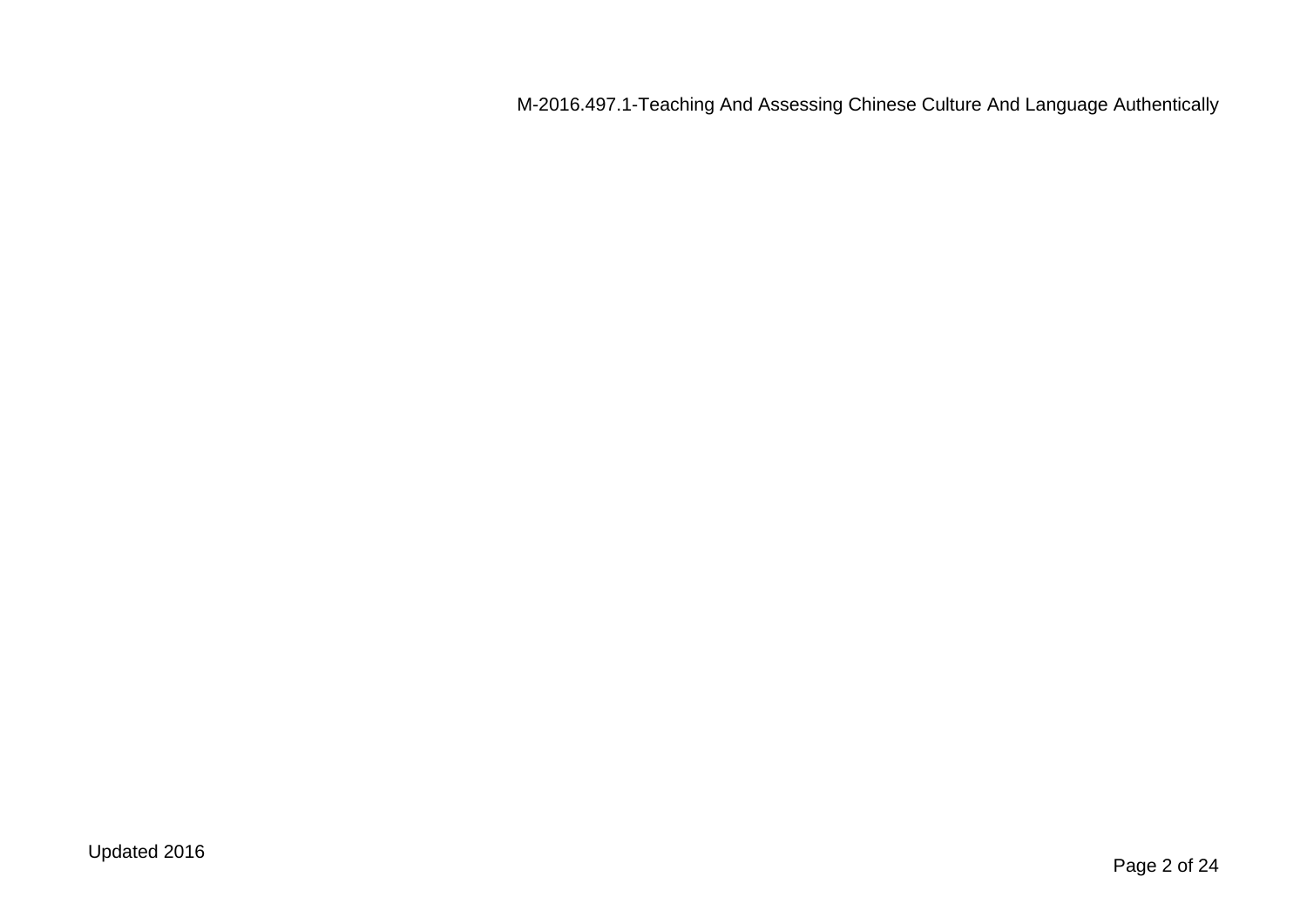# **STAGE 1: What will learners be able to do with what they know by the end of the program?**

**Overview**

The STARTALK TACCLA program welcomes Chinese teachers of all levels of experiences, the majority of whom currently teach or plan to teach in the K-12 realm. These teachers come to STARTALK TACCLA from a variety of states; the program addresses the needs of all participants using data gathered from registration information, their submitted cultural reflection paper and careful monitoring of their learning throughout the program. Throughout the STARTALK TACCLA program, participants will be challenged to consider what authenticity and culture mean in the process of learning language, across age levels (e.g., elementary, middle, high school, college), in a variety of school settings (e.g., traditional foreign language teaching, immersion), and with different learner populations (e.g., heritage learners). They will explore a number of relevant questions that include the following: 1) What is Chinese culture? 2) How does culture fit into foreign language teaching/learning? 3) How can teachers help students understand and gain multiple cultural perspectives on culture? 4) How can culture be core in a foreign language classroom? 5) How does culture fit into a proficiency-oriented language program? 6) What does authenticity mean when teaching culture? 6) How can we design instruction that integrates culture and language learning?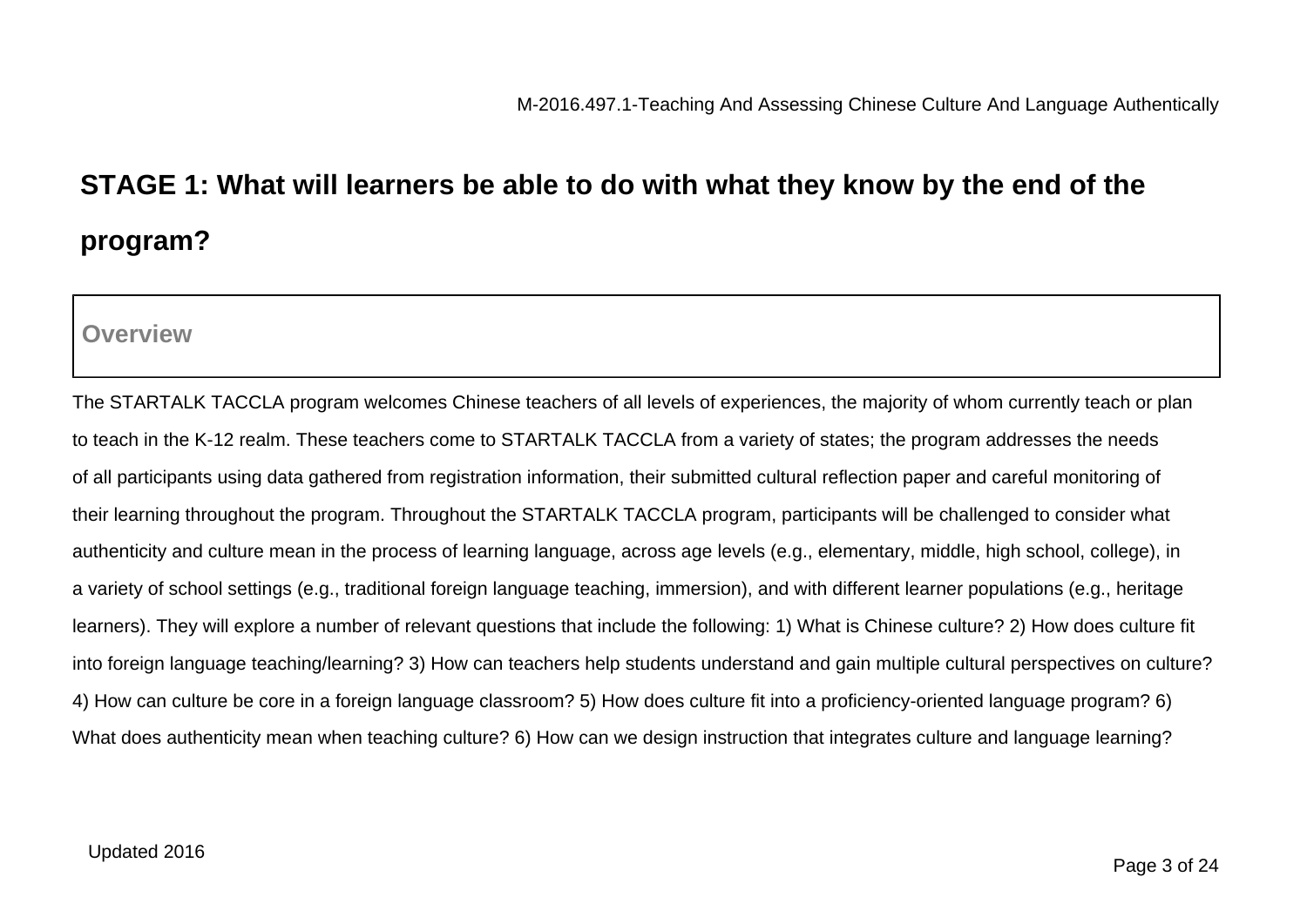During the program, teacher participants will produce a cultural growth road map, authentic Chinese teaching materials, develop a culturerich lesson plan, with formative assessment rubrics embedded in it, and share these products with one another. Participants will also join an online community via a Facebook page and continue communicating and exchanging teaching ideas during and after the STARTALK TACCLA program. At the end of the program, they will be able to implement theory of culture teaching while delivering lessons and conducting formative assessment of language and culture learning in a U.S. Chinese language classroom.

### **Learning Goals**

What do you hope participants will be able to do after the program ends? Use the Teacher Effectiveness for Language Learning (TELL) Framework to guide the development of your program goals. Identify the TELL domains and supporting TELL criteria statements that capture the major concepts or topics identified in your program overview.

| No. | <b>TELL Domains</b> | <b>TELL Criteria Statements</b>         |  |
|-----|---------------------|-----------------------------------------|--|
|     |                     | The criteria statements identified here |  |
|     |                     | will be transfered to Stages 2 & 3.     |  |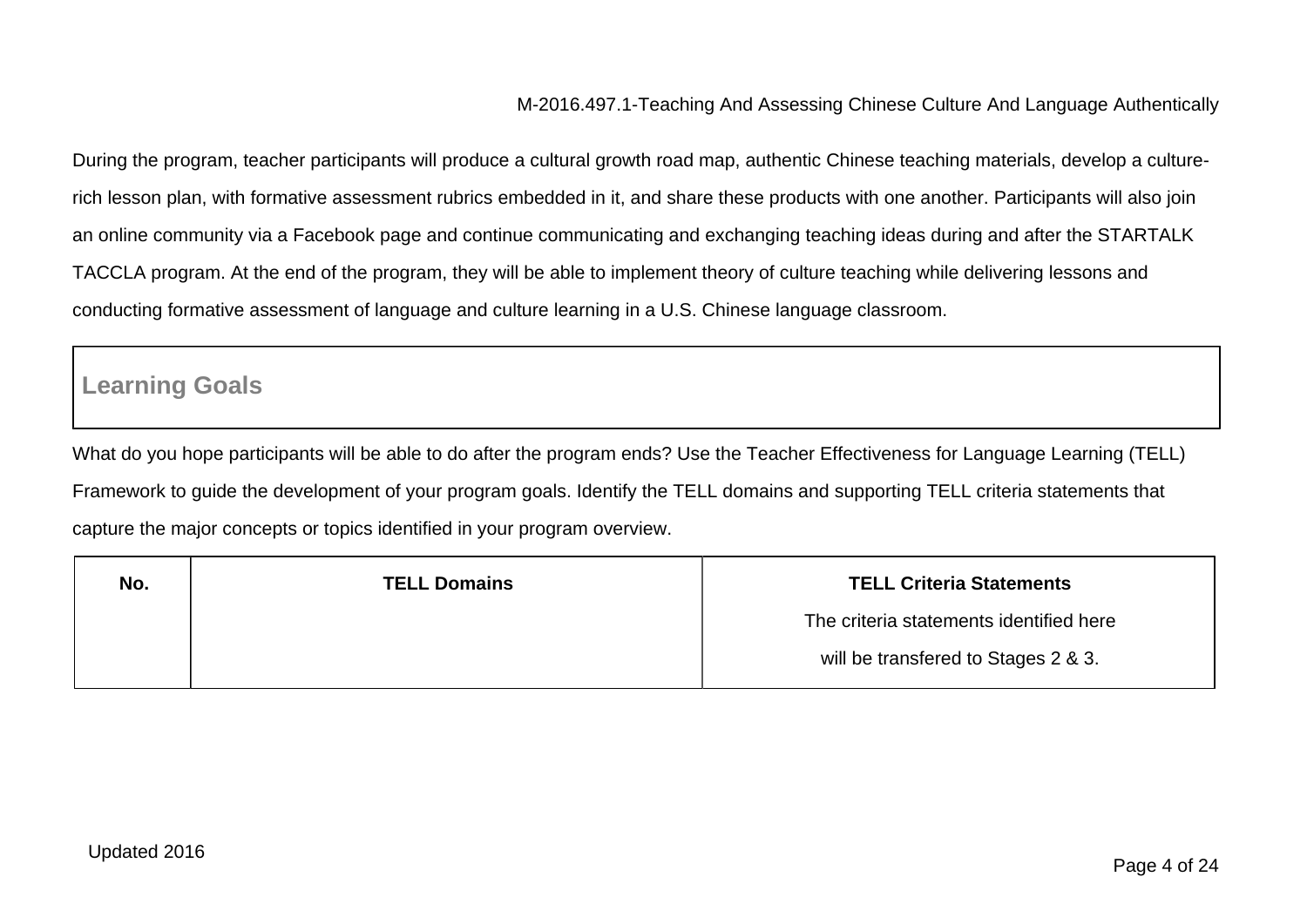|               | <b>E4 Culture-rich Environment</b>         | create a classroom environment that is culture-rich and<br>encourages use of the target language.                                     |
|---------------|--------------------------------------------|---------------------------------------------------------------------------------------------------------------------------------------|
| $\mathcal{P}$ | P6 Lesson Planning                         | use the backward design process to plan lessons that<br>lead students to meet the unit performance objectives.                        |
| 3             | LE6 Cultural Observations andamp; Analysis | provide opportunities for students to engage in cultural<br>observation and analysis.                                                 |
| 4             | <b>LT3 Cultural Perspectives</b>           | I use a variety of learning tools that facilitate the<br>understanding of the perspectives behind cultural products<br>and practices. |
| 5             | <b>PR3 Reflective Practitioner</b>         | am a reflective practitioner.                                                                                                         |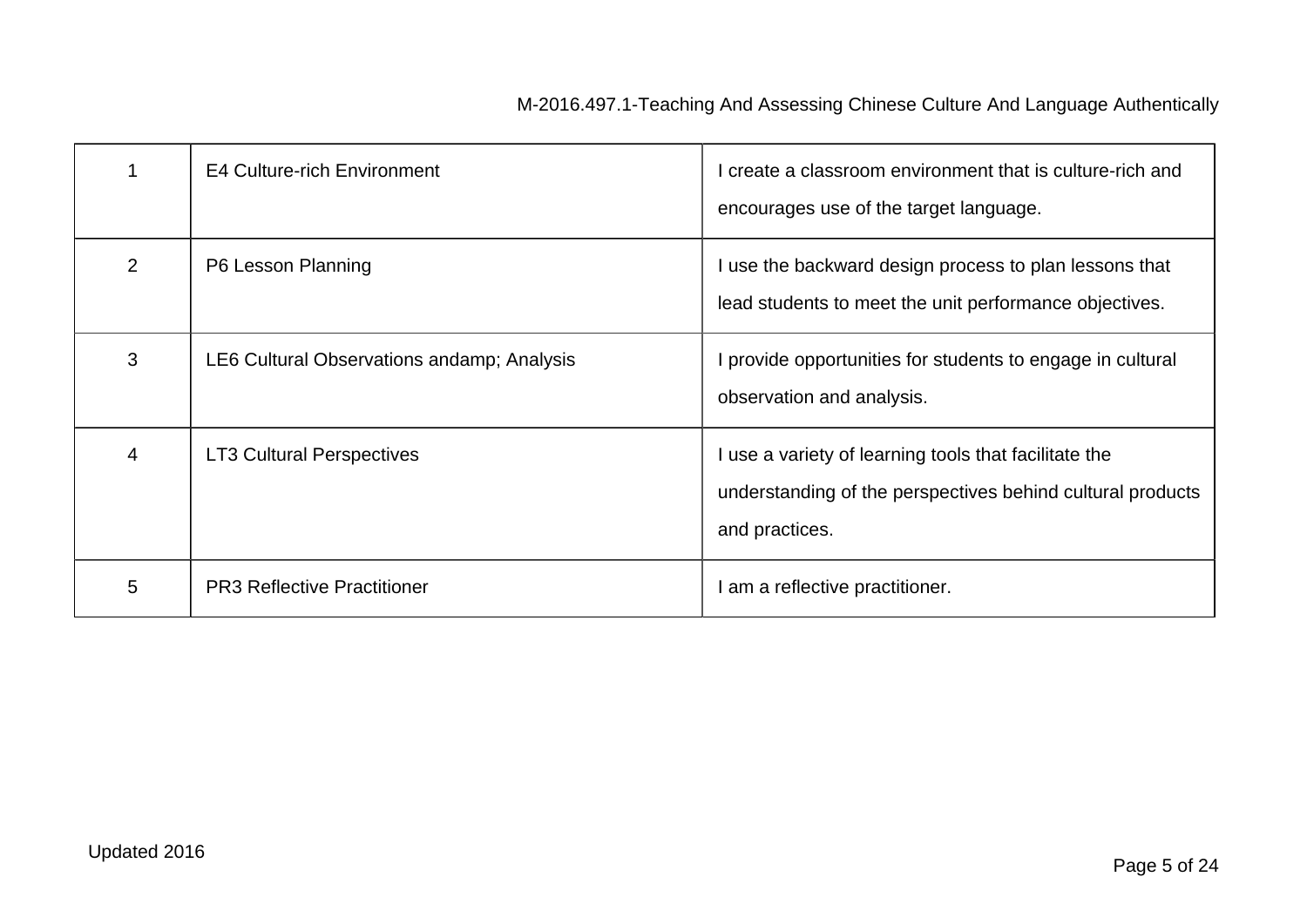# **STAGE 2: How will learners demonstrate what they can do with what they know by the end of the program?**

| No. | <b>TELL Criteria Statements</b><br>The criteria statements here are identified in Stage 1.          | <b>Evidence/Product And Brief Description</b>                                                                                                                                                                                                                                                                                                                                                                       |
|-----|-----------------------------------------------------------------------------------------------------|---------------------------------------------------------------------------------------------------------------------------------------------------------------------------------------------------------------------------------------------------------------------------------------------------------------------------------------------------------------------------------------------------------------------|
|     | I create a classroom environment that is culture-rich and<br>encourages use of the target language. | Culture treasure hunt and gallery walk --- Participants<br>will explore outside the classroom (online or at local<br>communities) to gather culture-rich products, practices,<br>and perspectives. Then they connect a list of examples<br>of 3Ps with their teaching contexts, develop them into<br>essential questions, identify language (e.g., essential<br>structures, culture-compulsory & culture-compatible |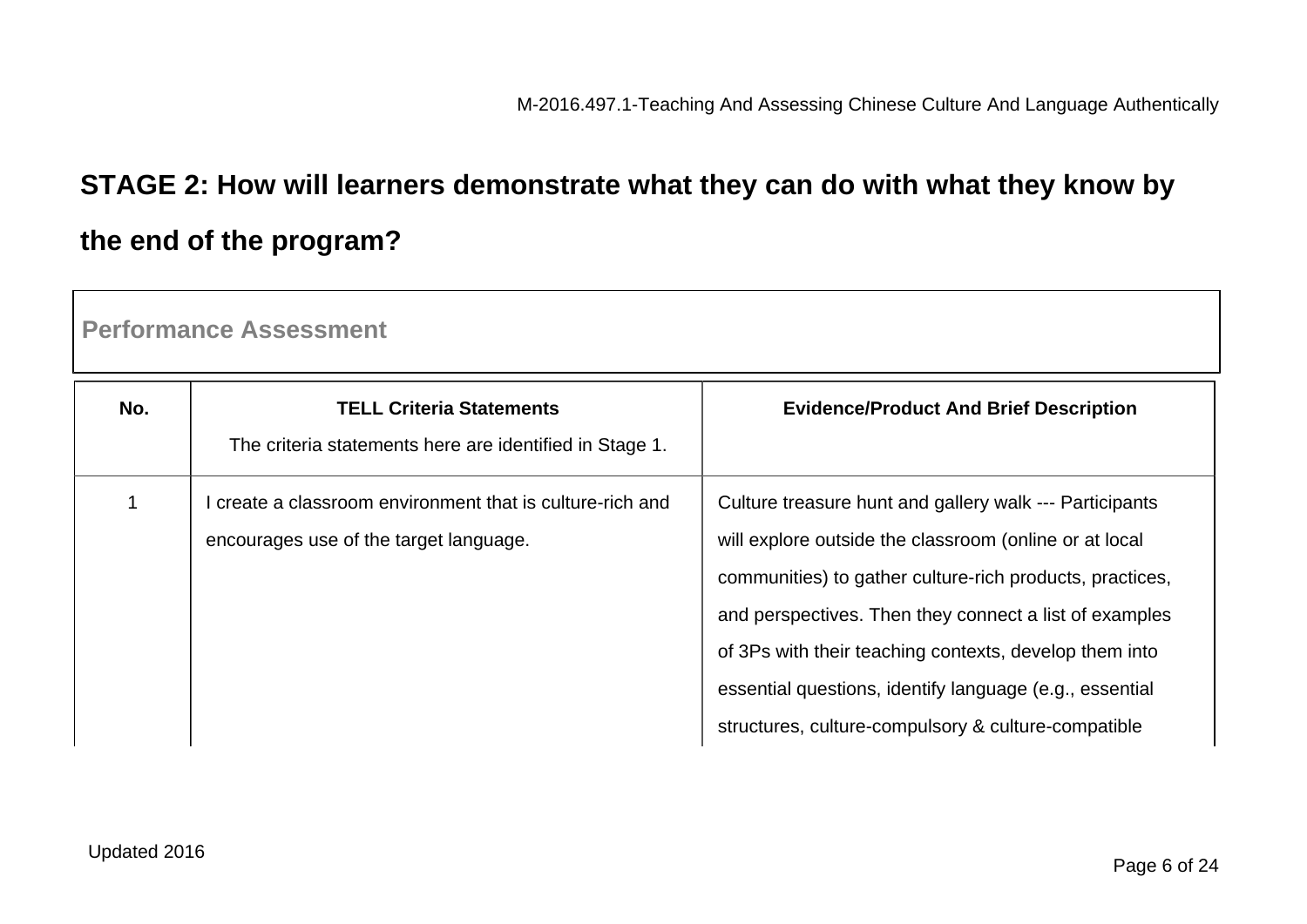|   |                                                                                                                | vocabulary) and culture learning goals, and present their<br>analysis and products in class in a gallery walk activity.                                                                                                                                                                                                                                                                                   |
|---|----------------------------------------------------------------------------------------------------------------|-----------------------------------------------------------------------------------------------------------------------------------------------------------------------------------------------------------------------------------------------------------------------------------------------------------------------------------------------------------------------------------------------------------|
| 2 | use the backward design process to plan lessons that<br>lead students to meet the unit performance objectives. | Culture-rich lesson plan --- Each teacher participant<br>will design at least one lesson plan (varying according<br>to their credit registration status) using the backward<br>design approach, in which goals of culture learning will<br>be identified, supported in instructional procedures, and<br>assessed, all in balance with the target language use.                                            |
| 3 | provide opportunities for students to engage in cultural<br>observation and analysis.                          | Presentation on making connections --- Participants<br>will develop an activity or project plan for their students<br>to explore culture in the students' communities<br>(making connections with the communities). The<br>teacher participants will present their plan in class and<br>demonstrate their intentionality and understanding of<br>connecting the 3Ps (product, practice, and perspective). |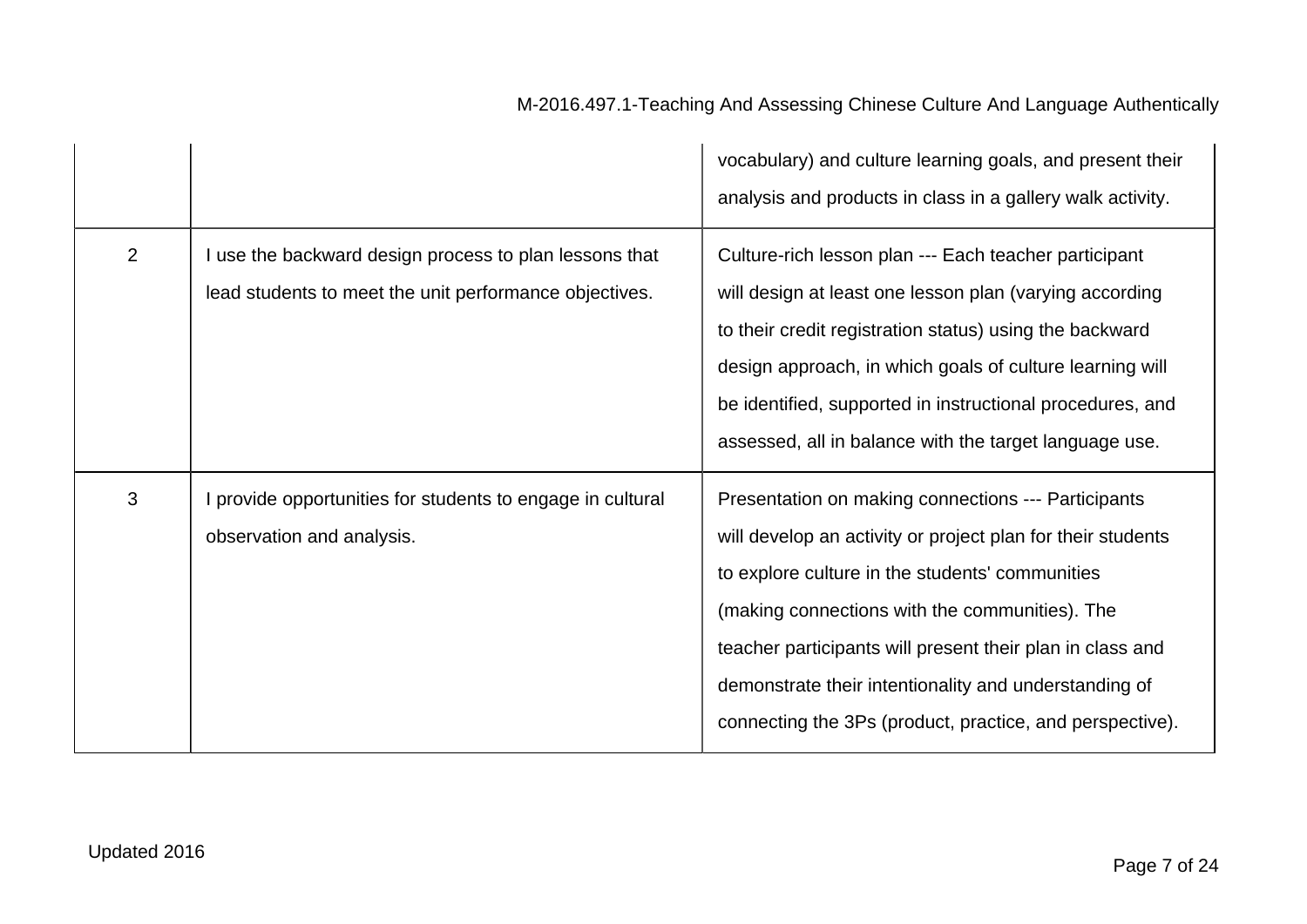| $\overline{4}$ | I use a variety of learning tools that facilitate the      | Micro-teaching --- In groups, participants will identify      |
|----------------|------------------------------------------------------------|---------------------------------------------------------------|
|                | understanding of the perspectives behind cultural products | one or multiple culture teaching strategies drawing on        |
|                | and practices.                                             | culture artifacts and resources to help a group of summer     |
|                |                                                            | camp students develop culture understanding while             |
|                |                                                            | staying in the target language. At the end, they will reflect |
|                |                                                            | on their micro-teaching in groups addressing how well         |
|                |                                                            | they meet the previously set teaching goals. Portfolio of     |
|                |                                                            | lessons, materials, teaching ideas, reflections, and plans    |
|                |                                                            | --- Participants' portfolio is a personalized collection of   |
|                |                                                            | materials from the institute. We will ask each one to share   |
|                |                                                            | his/her materials with each other. One is expected to have    |
|                |                                                            | at least 10 lesson ideas and multiple authentic materials     |
|                |                                                            | that s/he could use for teaching.                             |
| 5              | am a reflective practitioner.                              | Cultural growth road map --- Each participant will create     |
|                |                                                            | a road map marking their lifelong intercultural journey,      |
|                |                                                            | highlighting important milestones, and documenting their      |
|                |                                                            |                                                               |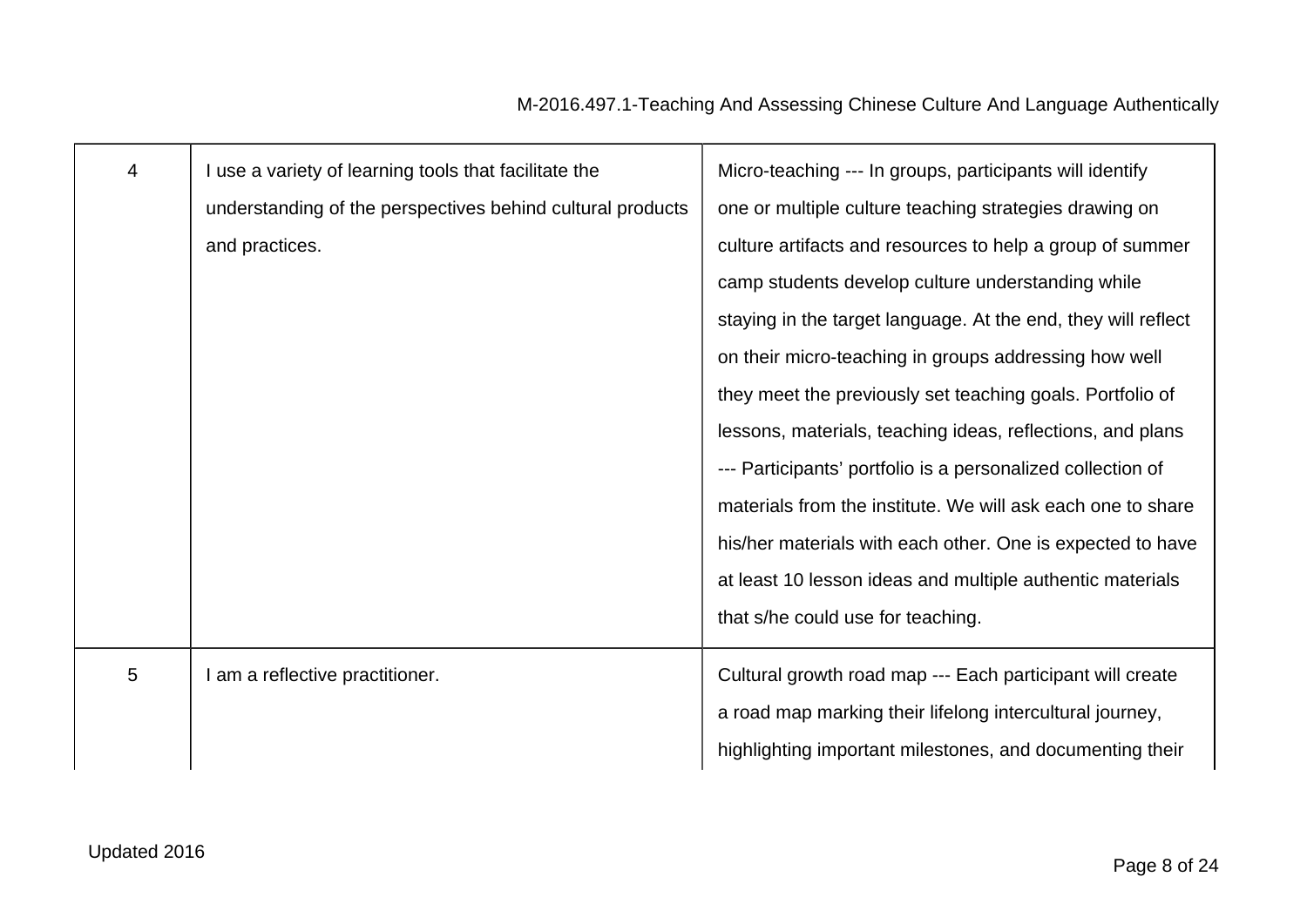developing understanding of important concepts related to culture teaching during the program. Free writing --- On a daily basis, participants will respond in writing to a question or multiple questions related to important concepts of interculturality, and share their thoughts in pairs. Their writings will be added to their teaching portfolio and collected at the end of the program. Reflective essays --- On a daily basis, participants will reflect on their transformative learning moments, analyzing their thinking around interculturality and raising questions in writing.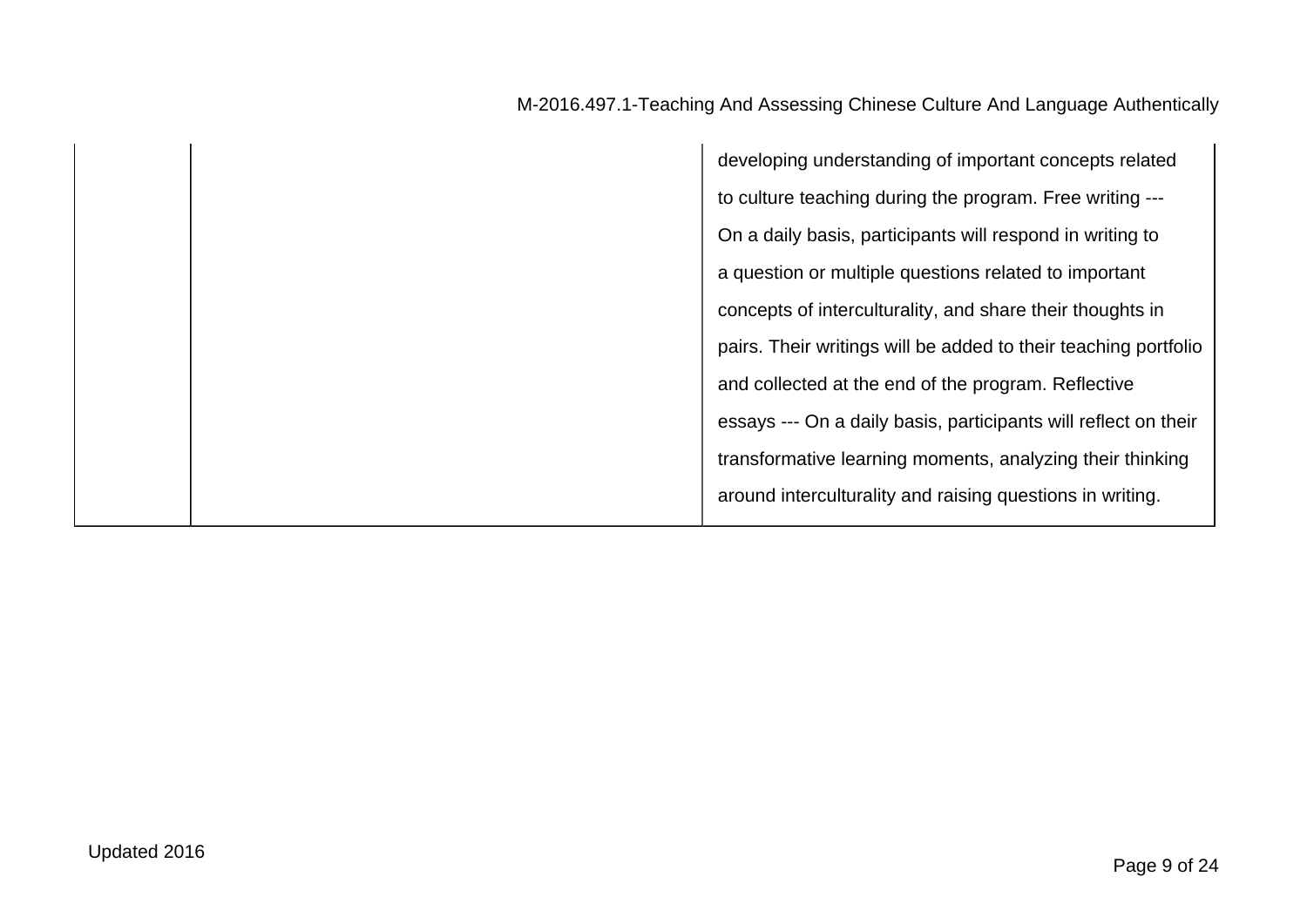## **STAGE 3: What will prepare learners to demonstrate what they can do with what they know?**

| <b>Learning Plan</b> |                                                                                                                                 |  |  |
|----------------------|---------------------------------------------------------------------------------------------------------------------------------|--|--|
| No.                  | <b>TELL Criteria Statements</b>                                                                                                 |  |  |
|                      | The criteria statements that appear here were identified in Stage 1                                                             |  |  |
|                      | and should inform the development of the learning plan that follows                                                             |  |  |
| 1                    | I create a classroom environment that is culture-rich and encourages use of the target language.                                |  |  |
| 2                    | I use the backward design process to plan lessons that lead students to meet the unit performance objectives.                   |  |  |
| 3                    | provide opportunities for students to engage in cultural observation and analysis.                                              |  |  |
| $\overline{4}$       | I use a variety of learning tools that facilitate the understanding of the perspectives behind cultural products and practices. |  |  |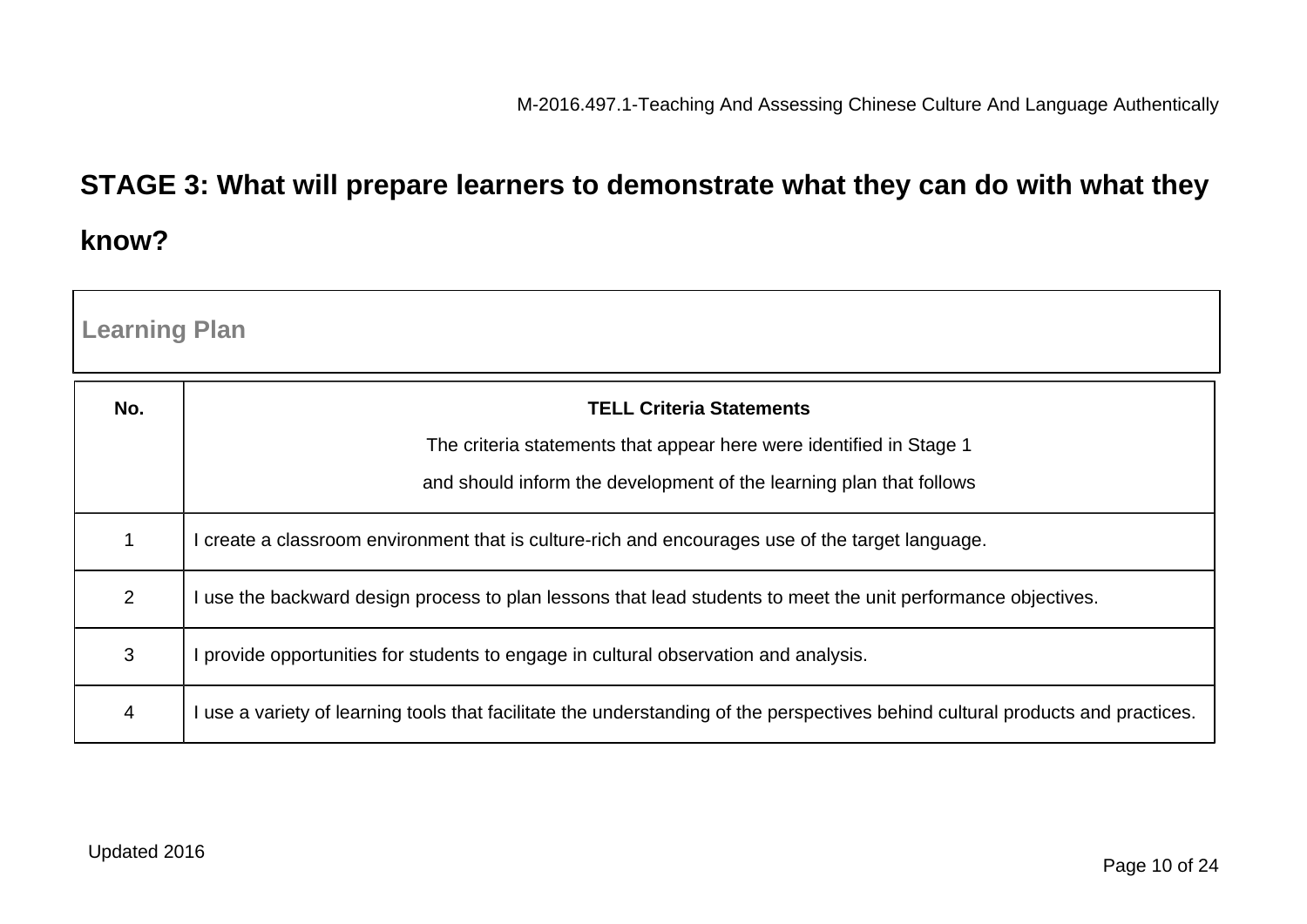| I am a reflective practitioner.   |                                   |                                   |
|-----------------------------------|-----------------------------------|-----------------------------------|
| <b>Learning Targets</b>           | <b>Checking for Learning</b>      | <b>Instructional Resources</b>    |
| Unpack the TELL Criteria into     | Describe how participants         | Identify the major resources      |
| specific Can Do statements.       | will demonstrate what they        | participants will use to          |
| The learning targets should       | can do with what they know        | work with the topics              |
| capture the progression           | for each learning target.         | identified in column 2.           |
| that will allow a participant     |                                   |                                   |
| to meet the learning goal         |                                   |                                   |
| expressed by the TELL Criteria.   |                                   |                                   |
| I can create a stimulating and    | Participants will collaboratively | Examples of guidelines for        |
| inviting physical environment     | create a set of classroom         | setting up inclusive, stimulating |
| that reflects the target language | policy. Participants will make a  | classroom environment The         |
| and culture(s). $(E4)$            | list of strategies and resources  | modeling classroom policy         |
|                                   | of creating a stimulating and     | that is established by the        |
|                                   | inviting physical environment     |                                   |
|                                   |                                   |                                   |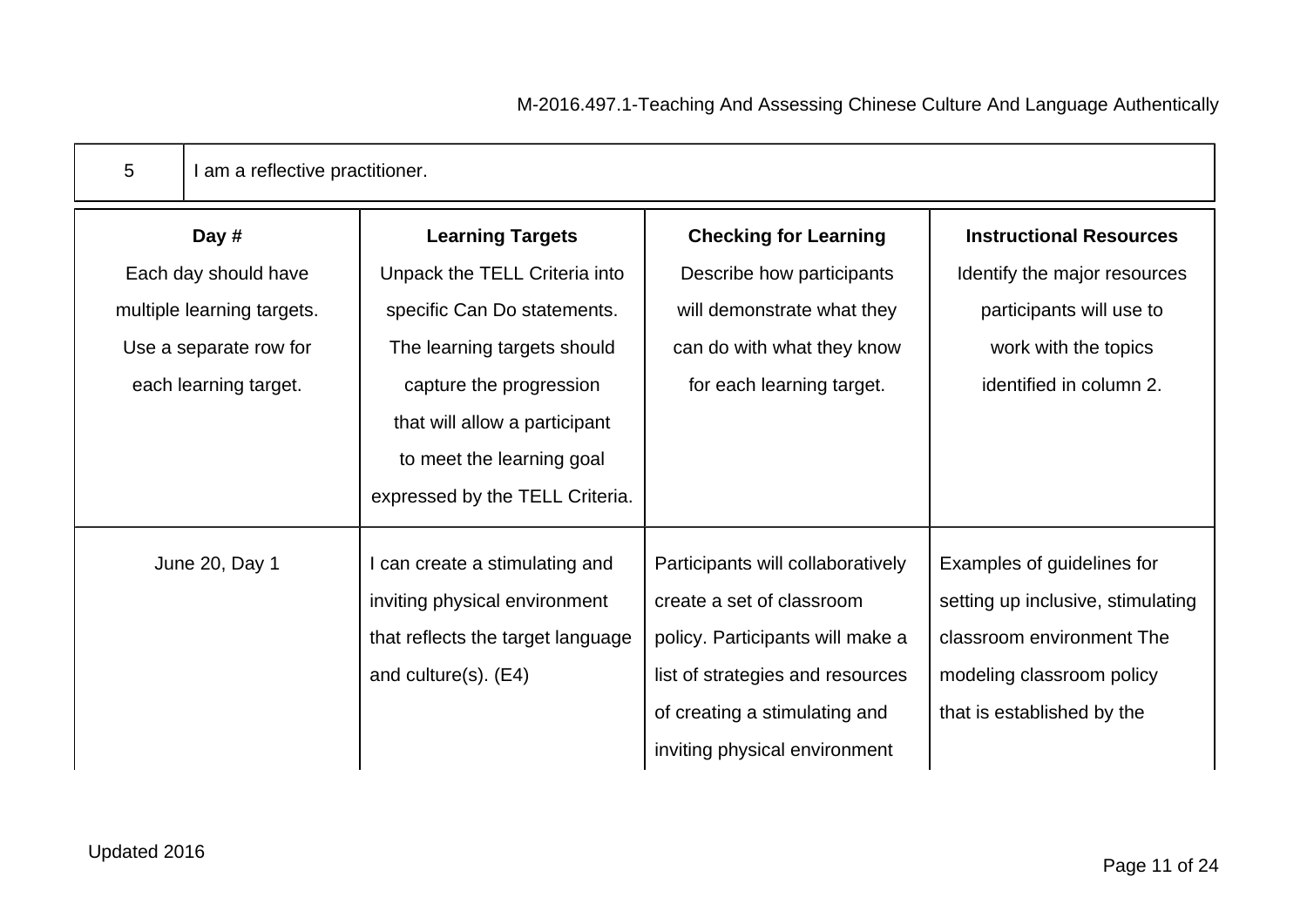|                |                                                                                                        | in their teaching contexts, and<br>provide rationales.                                                                                                                      | participants and the instructors<br>in class                                                                                                        |
|----------------|--------------------------------------------------------------------------------------------------------|-----------------------------------------------------------------------------------------------------------------------------------------------------------------------------|-----------------------------------------------------------------------------------------------------------------------------------------------------|
| June 20, Day 1 | I can select and participate in<br>routines that reflect practices of<br>the target culture(s). $(E4)$ | Participants will create a free<br>writing at the beginning of each<br>day and a reflective essay at<br>the end of the day.                                                 | Multiple samples of free writing<br>and reflective essays Prompts<br>for free writing and reflective<br>essays Guidelines for reflective<br>writing |
| June 20, Day 1 | I can use processes that allow<br>me to analyze and reflect on my<br>current practices. (PR3)          | Participants will start working<br>on a culture growth road<br>map where participants<br>document any milestone<br>learning moments in this<br>institute that stimulate in- | Adapted "Who Am I" diagram<br>& identity dialogue Guidelines/<br>Rubrics for culture growth road<br>map                                             |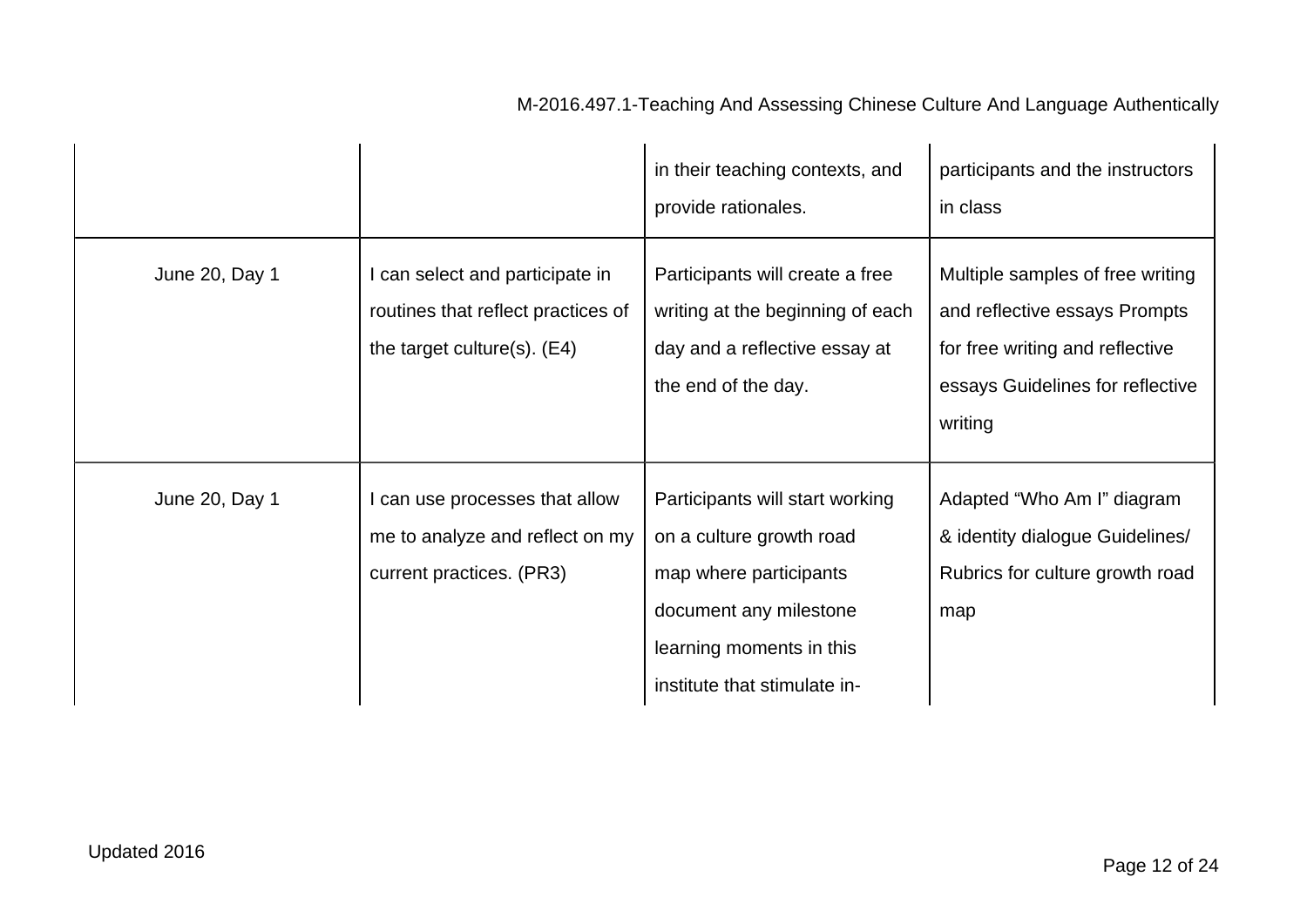|                |                                                                                                            | depth learning as a person and<br>practitioner.                                                                                                                                                                                 |                                                                                        |
|----------------|------------------------------------------------------------------------------------------------------------|---------------------------------------------------------------------------------------------------------------------------------------------------------------------------------------------------------------------------------|----------------------------------------------------------------------------------------|
| June 20, Day 1 | I can create a plan for my<br>professional growth based on<br>my reflections. (PR3)                        | Participants will create a free<br>writing at the beginning of each<br>day and a reflective essay at<br>the end of the day.                                                                                                     | Prompts for free writing and<br>reflective essays Guidelines for<br>reflective writing |
| June 21, Day 2 | I can recognize and understand<br>how one's own culture affects<br>their views of other cultures.<br>(LE6) | Participants will verbally report<br>on their assigned models of<br>intercultural competence (IC)<br>and intercultural communicative<br>competence (ICC), and<br>share critics of the models in<br>discussion and free writing. | Readings on models of IC and<br><b>ICC Prompts for free writing</b>                    |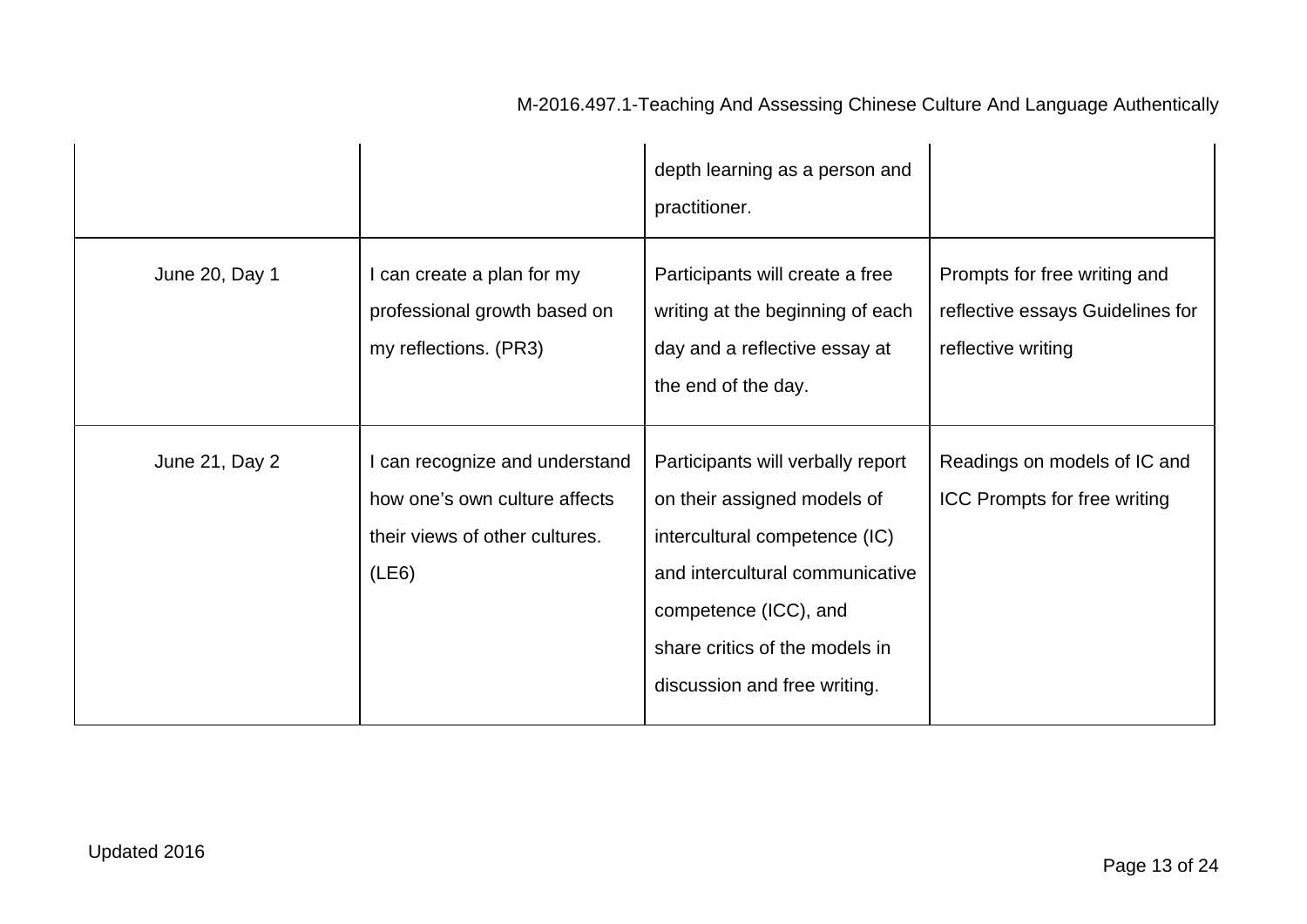| June 21, Day 2 | can set daily performance<br>objectives that are focused<br>on proficiency targets and are<br>based on meaningful contexts.<br>(P6) | Participants will complete a<br>worksheet that reflects their<br>understanding of intercultural<br>competence models and the<br>connections of the models<br>with the teaching (setting up<br>desired outcomes and learning<br>objectives in particular).<br>Participants will formulate<br>desired outcomes and write | Readings on models of IC and<br>ICC Readings on backward<br>design approach A template for<br>formulating desired outcomes<br>and writing learning objectives |
|----------------|-------------------------------------------------------------------------------------------------------------------------------------|------------------------------------------------------------------------------------------------------------------------------------------------------------------------------------------------------------------------------------------------------------------------------------------------------------------------|---------------------------------------------------------------------------------------------------------------------------------------------------------------|
|                |                                                                                                                                     | learning objectives based on a<br>lesson topic of their choice.                                                                                                                                                                                                                                                        |                                                                                                                                                               |
| June 22, Day 3 | can recognize and understand<br>how our own cultures may<br>affect our view of other cultures,                                      | Participants will finish an<br>adapted cultural value pattern<br>exercise worksheet and discuss                                                                                                                                                                                                                        | Cultural value pattern exercise<br>and discussion questions                                                                                                   |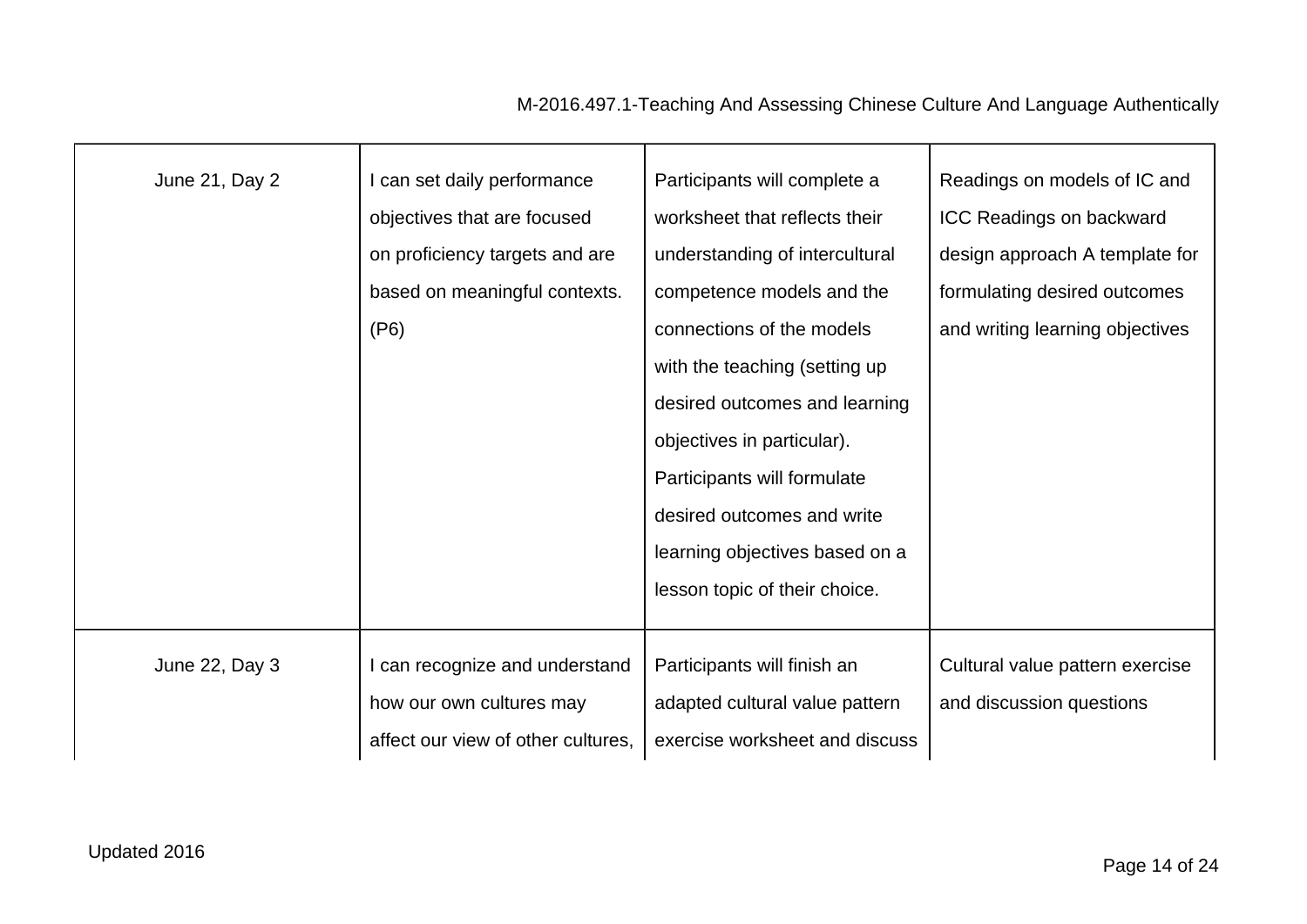|                | and recognize other ways of                                                                                 | how each pattern reflects                                                                                                                                                                                                                                                          | Hofstede's national cultural                                                                                                                                                                   |
|----------------|-------------------------------------------------------------------------------------------------------------|------------------------------------------------------------------------------------------------------------------------------------------------------------------------------------------------------------------------------------------------------------------------------------|------------------------------------------------------------------------------------------------------------------------------------------------------------------------------------------------|
|                | thinking (perspectives). (LE6)                                                                              | individual and cultural bias.                                                                                                                                                                                                                                                      | dimension index.                                                                                                                                                                               |
| June 22, Day 3 | I can use cultural products<br>and practice to construct<br>contextualized discussion on<br>cultures. (LE6) | Participants will respond<br>in notes to a Chinese text<br>excerpt and identify the extent<br>it essentializes the Chinese<br>culture. Participants will create<br>a list of strategies on a poster<br>that will advance students'<br>understanding of contextualized<br>cultures. | Text excerpt of Chinese folk<br>story: Kong rong rang li. Liu,<br>2005 "The construction of<br>cultural values and belief in<br>Chinese language textbooks: a<br>critical discourse analysis". |
| June 23, Day 4 | I can set daily performance                                                                                 | Participants will complete a                                                                                                                                                                                                                                                       | Readings on Ubd, and CBI                                                                                                                                                                       |
|                | objectives that are focused                                                                                 | worksheet to practice writing                                                                                                                                                                                                                                                      | A template for formulating                                                                                                                                                                     |
|                | on proficiency targets and are                                                                              | essential questions, identifying                                                                                                                                                                                                                                                   | desired outcomes and writing                                                                                                                                                                   |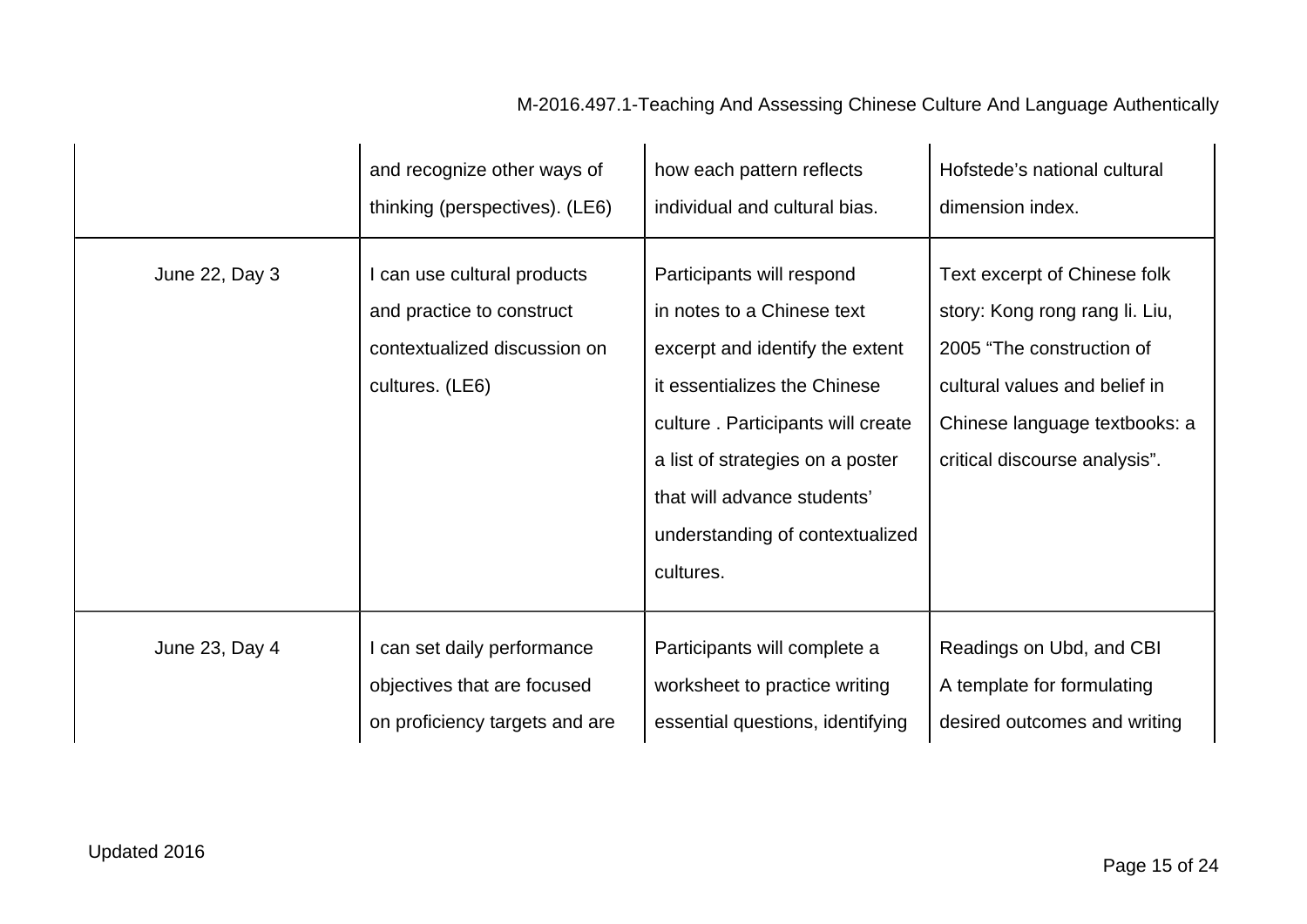|                | based on meaningful contexts. | language, content, and culture  | learning objectives An example |
|----------------|-------------------------------|---------------------------------|--------------------------------|
|                | (P6)                          | learning goals. Participants    | curriculum plan on Chinese     |
|                |                               | will complete a template for    | food culture                   |
|                |                               | formulating desired outcomes    |                                |
|                |                               | and writing learning objectives |                                |
|                |                               | on a topic of their choice.     |                                |
|                |                               | They will examine the extent    |                                |
|                |                               | the culture learning goals      |                                |
|                |                               | are complicated, integrate      |                                |
|                |                               | language, content, and culture, |                                |
|                |                               | and revise the template.        |                                |
| June 23, Day 4 | I can use a culture-rich      | Participants will create        | Readings on big C and little c |
|                | classroom environment to      | connected bubbles to            |                                |
|                | stimulate and advance student | complicate a culture topic of   |                                |
|                | learning. (LT3)               | their choice.                   |                                |
|                |                               |                                 |                                |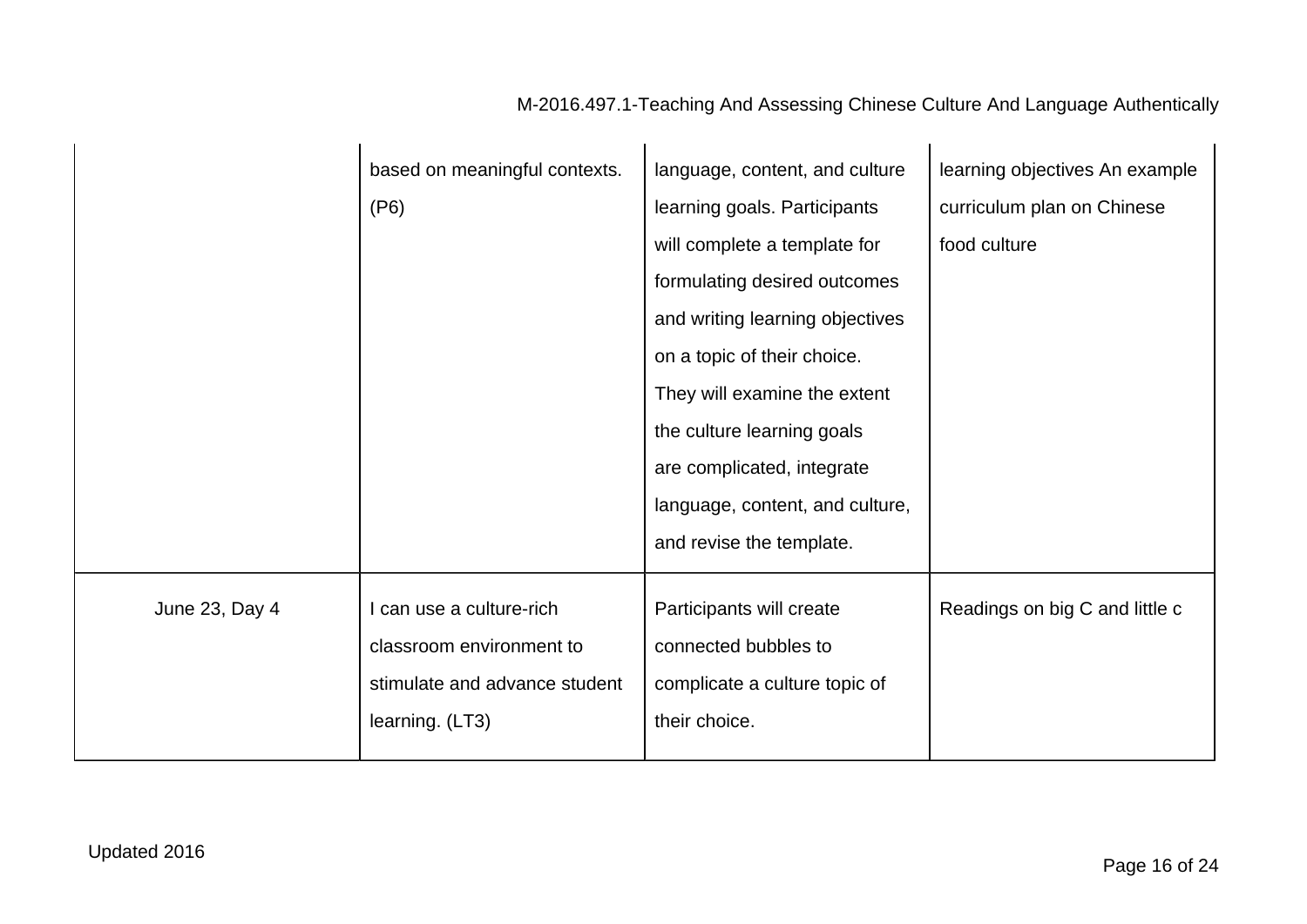| June 24, Day 5 | I can create a physical<br>environment that includes<br>classroom-learning aids to<br>facilitate classroom target<br>language use. (E4)                                      | Participants will create theme-<br>based proficiency-appropriate<br>artifacts to facilitate learning.                                             | Exemplar classroom-learning<br>aids.                                                        |
|----------------|------------------------------------------------------------------------------------------------------------------------------------------------------------------------------|---------------------------------------------------------------------------------------------------------------------------------------------------|---------------------------------------------------------------------------------------------|
| June 24, Day 5 | I can create meaningful<br>activities to allow students to<br>interact with local and global<br>target language communities<br>to advance intercultural<br>competence. (LT3) | Participants will design and<br>verbally report meaningful<br>activities which allow students<br>to interact with target language<br>communities. | Exemplar activities from<br>seasoned in-service teachers.                                   |
| June 27, Day 6 | I plan opportunities that enable<br>students to assess their                                                                                                                 | Participants will complete a<br>worksheet and respond to a<br>series of assessment tools in a                                                     | Readings on assessment A<br>variety of teaching scenarios<br>A template on culture learning |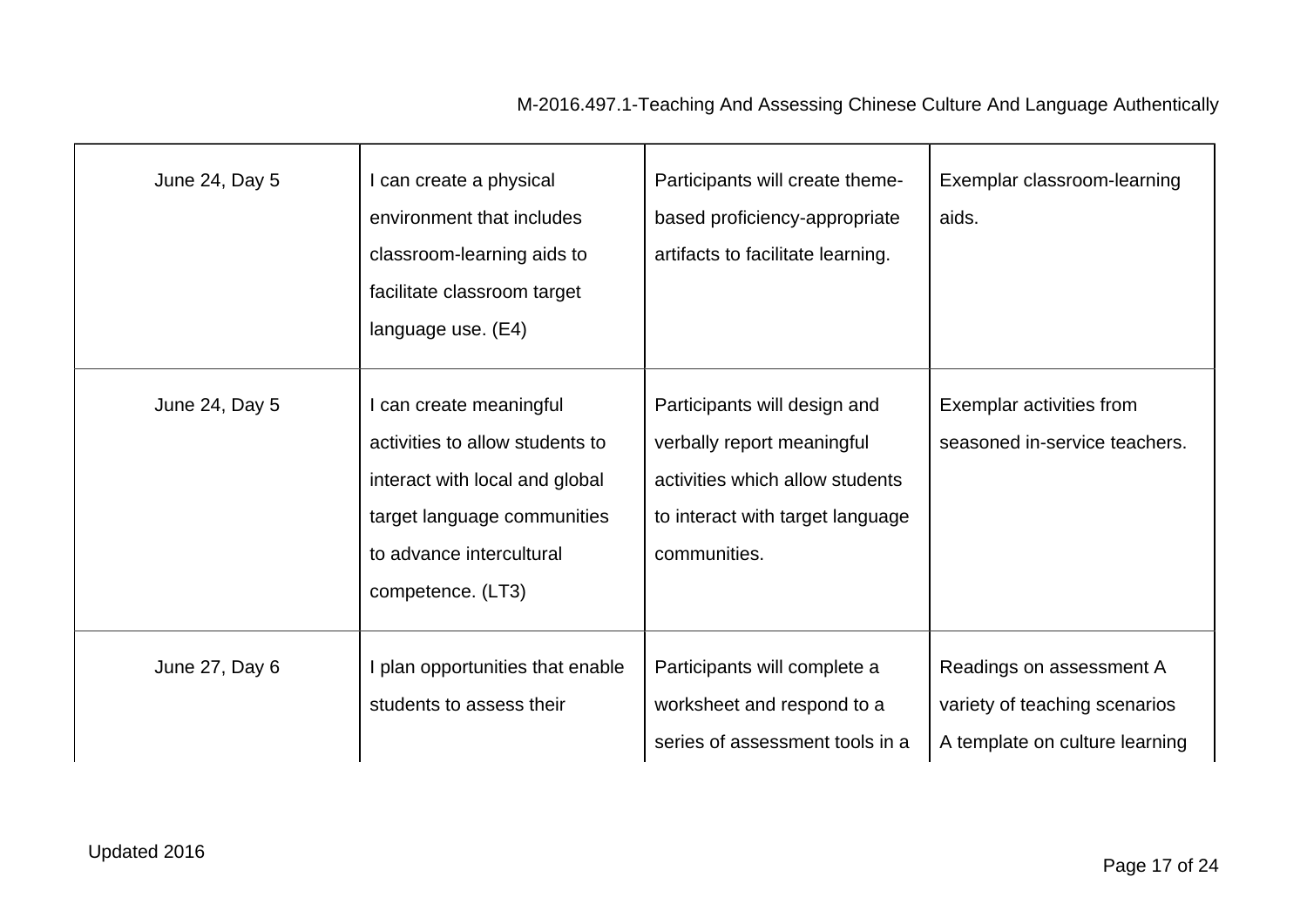|                | attainment of the lesson's<br>language objectives. (P6)                                                                                                                                       | variety of teaching scenarios.<br>Participants will complete a<br>template on culture learning<br>assessment on the topic of their<br>choice.                                                                                                                                     | assessment Startalk sample<br>learning plan Startalk student<br>learning plan annotated |
|----------------|-----------------------------------------------------------------------------------------------------------------------------------------------------------------------------------------------|-----------------------------------------------------------------------------------------------------------------------------------------------------------------------------------------------------------------------------------------------------------------------------------|-----------------------------------------------------------------------------------------|
| June 27, Day 6 | I provide opportunities that<br>enable students to use their<br>language skills and cultural<br>understanding to interact<br>effectively in a cultural context<br>other than their own. (LE6) | Participants will make a list<br>of guidelines for integrating<br>language, content, and culture,<br>then use the list to create an<br>evaluation report on some<br>of their peers' assessment<br>template, identifying strength<br>and providing suggestions for<br>improvement. | Guidelines for language,<br>content, and culture integration                            |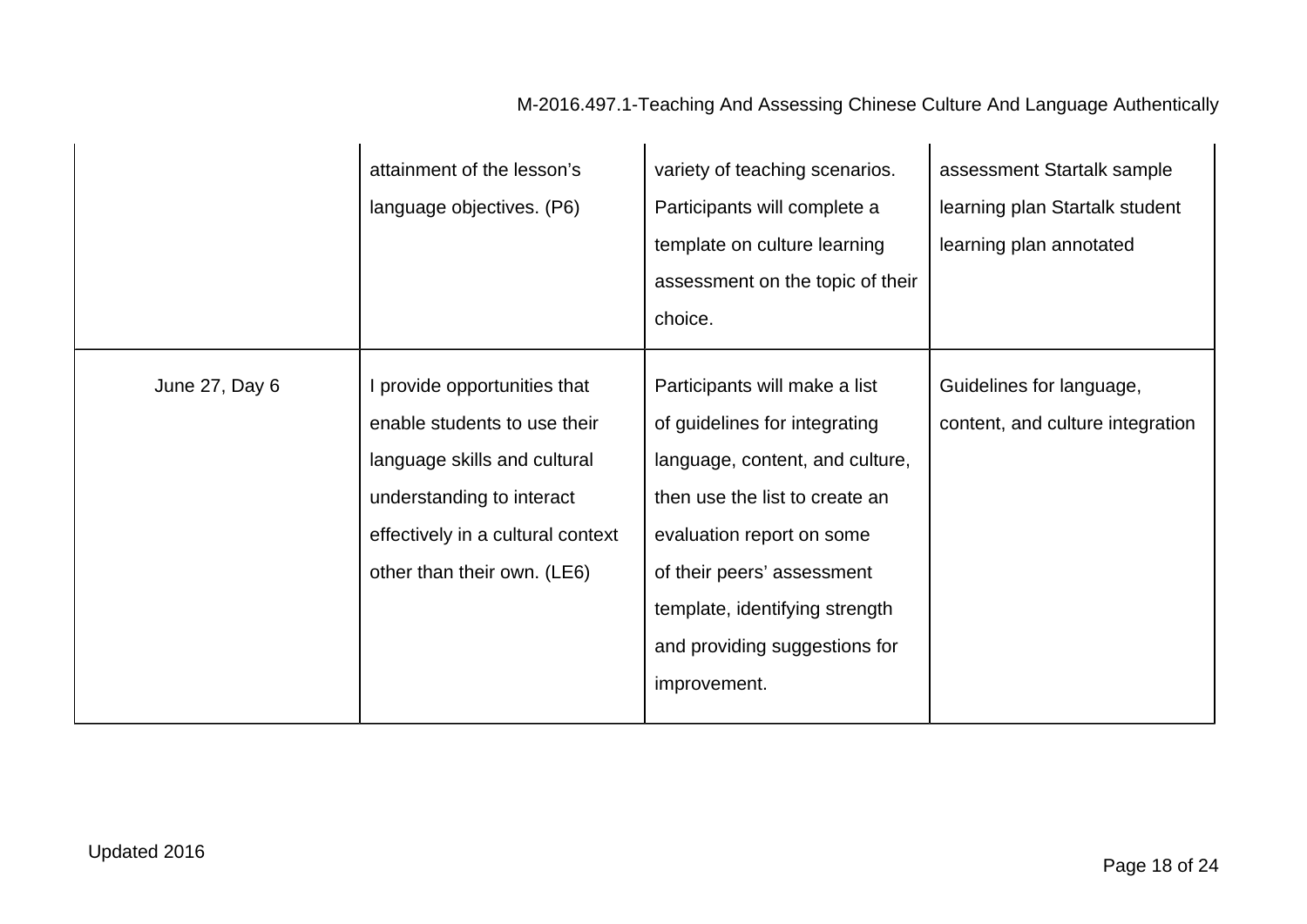| June 28, Day 7 | I can use authentic materials<br>to understand the perspectives<br>behind the products and<br>practices of the target culture.<br>(LT3)                            | Participants will gather<br>authentic materials from local<br>communities as part of the<br>cultural treasure hunt activity,<br>and then verbally present how<br>these materials help them<br>understand the perspectives<br>behind these materials. | Cultural treasure hunt guideline.<br>Exemplar analysis.                                                 |
|----------------|--------------------------------------------------------------------------------------------------------------------------------------------------------------------|------------------------------------------------------------------------------------------------------------------------------------------------------------------------------------------------------------------------------------------------------|---------------------------------------------------------------------------------------------------------|
| June 28, Day 7 | I can use a culture-rich<br>classroom to stimulate<br>discussion on perspectives<br>behind products and practices<br>in every life of the target<br>culture. (LT3) | Participants will complete a<br>worksheet on what and how<br>authentic materials can be used<br>in class to advance students'<br>understanding of the target<br>cultural perspectives.                                                               | Definition references of<br>authenticity Worksheet on<br>guidelines of authenticity<br><b>ACTFL 3Ps</b> |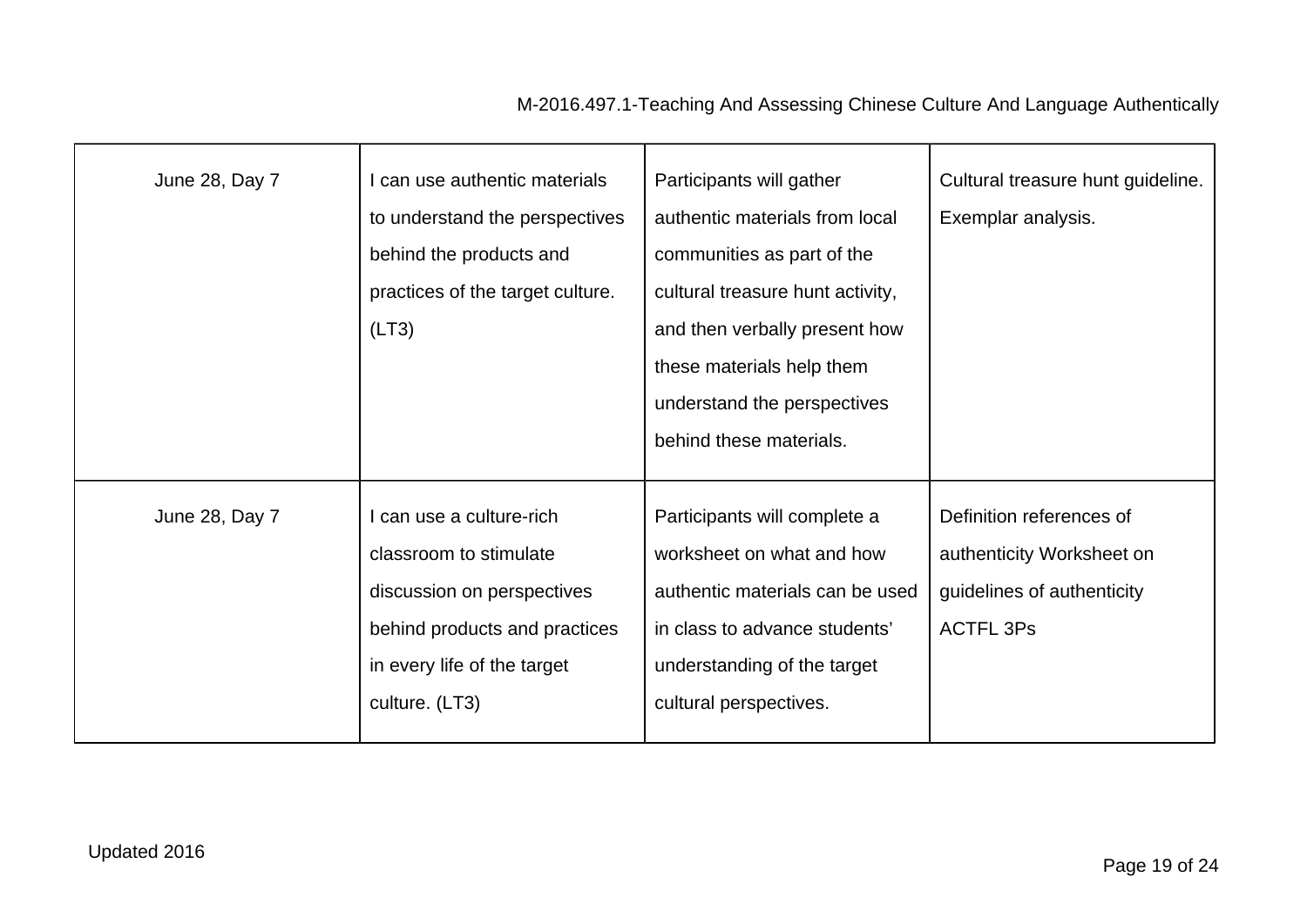| June 28, Day 7 | I can recognize the risks of<br>stereotypes and understand<br>other ways of thinking. (LE6)                                        | Participants will complete<br>a worksheet, where they<br>analyze several teaching<br>materials, problematize<br>teaching approaches that<br>reinforce stereotypical views<br>and give suggestions. | East meets west: an infographic<br>portraits by Yang Liu. Samples<br>of teaching materials: four case<br>studies. |
|----------------|------------------------------------------------------------------------------------------------------------------------------------|----------------------------------------------------------------------------------------------------------------------------------------------------------------------------------------------------|-------------------------------------------------------------------------------------------------------------------|
| June 29, Day 8 | I can create a stimulating and<br>inviting physical environment<br>that reflects the target language<br>and culture $(s)$ . $(E4)$ | Participants will complete a<br>worksheet and respond with<br>strategies of differentiated<br>instruction to a variety of<br>classroom scenarios.                                                  | Classroom scenarios of<br>differentiated instructions<br>Worksheet                                                |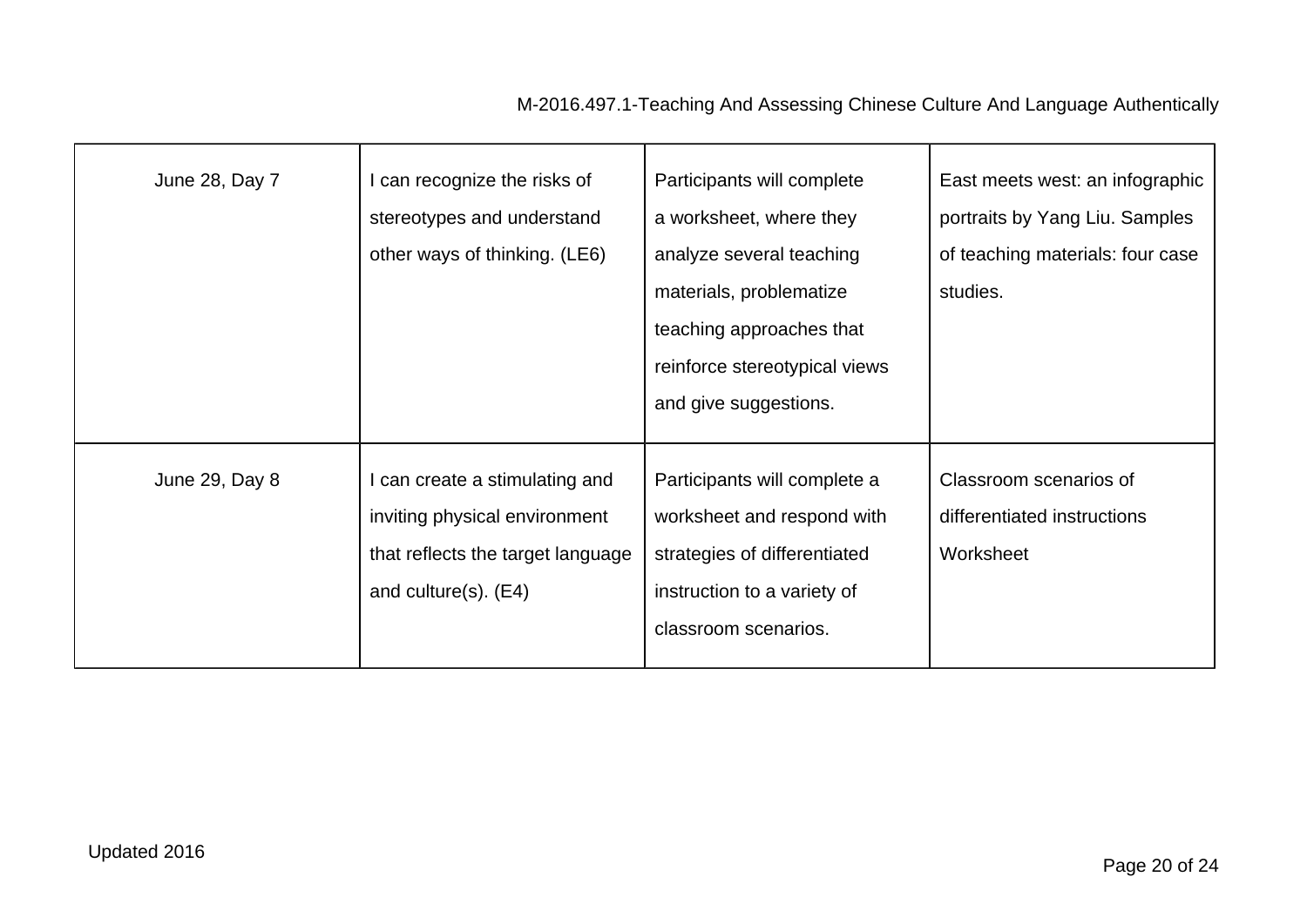| June 29, Day 8 | can use authentic materials to<br>help my students understand<br>the perspectives behind the<br>products & practices of the<br>target culture. (LT3) | Participants will develop a<br>micro-teaching lesson plan,<br>in which they self-identify<br>culture learning goals, design<br>instructional moves to meet the<br>goals, and create assessment<br>plans. Participants will do the<br>micro-teaching in groups and<br>be observed by peers and<br>instructors using observation<br>protocols. | Micro-teaching lesson plan<br>templates Teacherfolio<br>observation note taking tool |
|----------------|------------------------------------------------------------------------------------------------------------------------------------------------------|----------------------------------------------------------------------------------------------------------------------------------------------------------------------------------------------------------------------------------------------------------------------------------------------------------------------------------------------|--------------------------------------------------------------------------------------|
| June 29, Day 8 | I can identify evidences that<br>demonstrate the relationships                                                                                       | Participants will do the micro-<br>teaching in groups and be                                                                                                                                                                                                                                                                                 | Teacherfolio observation note<br>taking tool Self-assessment                         |
|                | between my beliefs and                                                                                                                               | observed by peers and<br>instructors using observation                                                                                                                                                                                                                                                                                       | sheet                                                                                |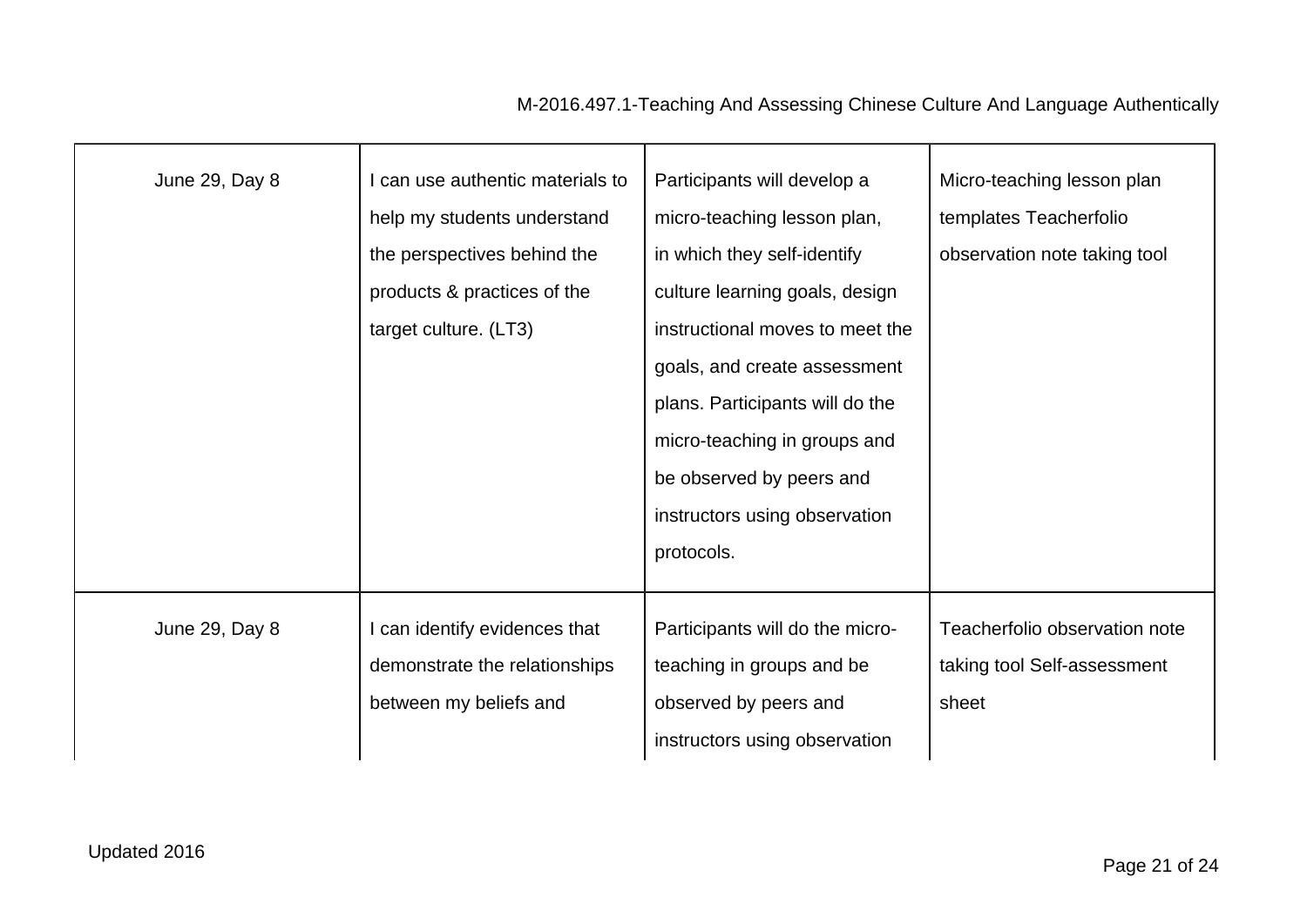|                | practices and their impact on<br>learning. (PR3)                                                                                                                       | protocols. Participants will<br>complete a self-assessment<br>sheet on their micro-teaching.                                                                             |                                                                           |
|----------------|------------------------------------------------------------------------------------------------------------------------------------------------------------------------|--------------------------------------------------------------------------------------------------------------------------------------------------------------------------|---------------------------------------------------------------------------|
| June 30, Day 9 | I can design activities that will<br>allow students to use their<br>language skills and cultural<br>understanding to interact in the<br>target cultural context. (LE6) | Participants will design and<br>present multiple effective<br>activities in a study abroad<br>context that will maximize<br>students' language and cultural<br>learning. | Exemplar study abroad<br>activities.                                      |
| June 30, Day 9 | I can understand the value<br>of reflective learning in study<br>abroad and conduct effective<br>debriefing. (LT3)                                                     | Participants will discuss<br>multiple frameworks on<br>experiential learning in study<br>abroad and develop their                                                        | Kolb's experiential learning<br>Balancing challenges and<br>support model |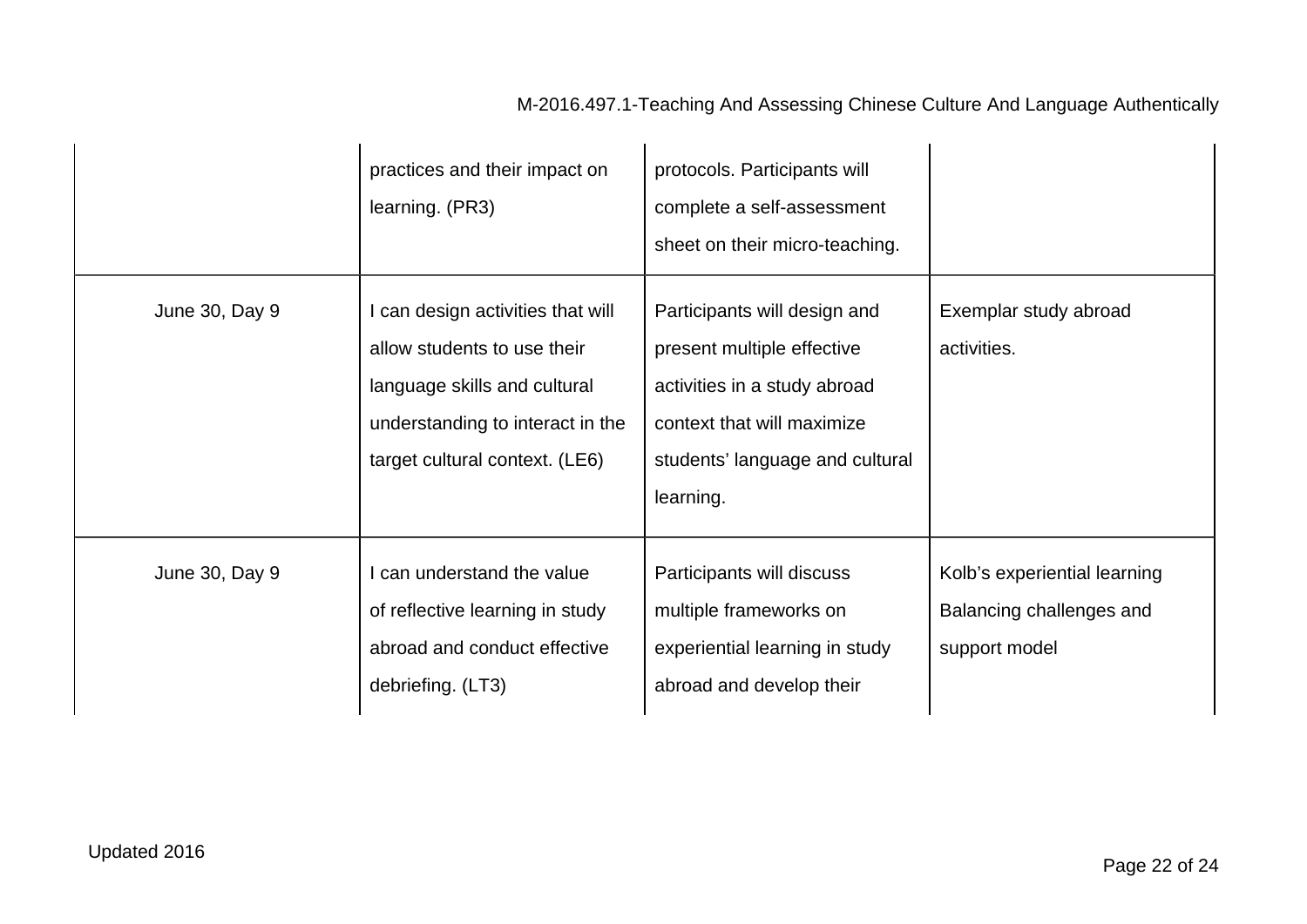|                |                                                                                | debriefing questions for<br>students.                                                                                      |                                                                                                                                           |
|----------------|--------------------------------------------------------------------------------|----------------------------------------------------------------------------------------------------------------------------|-------------------------------------------------------------------------------------------------------------------------------------------|
| June 30, Day 9 | I can use process to analyze<br>and reflect on my teaching<br>practices. (PR3) | Participants will present their<br>cultural road map and explain<br>how this process informs their<br>professional growth. | Participants' cultural road map.                                                                                                          |
| July 1, Day 10 | I can use my reflections to<br>inform my professional growth.<br>(PR3)         | Participants will present their<br>lesson plans and give feedback<br>to each other's works.                                | Participants' lesson plans.<br>Rubrics for lesson plans<br>Teacherfolio lesson design<br>protocol Teacherfolio learning<br>plan checklist |